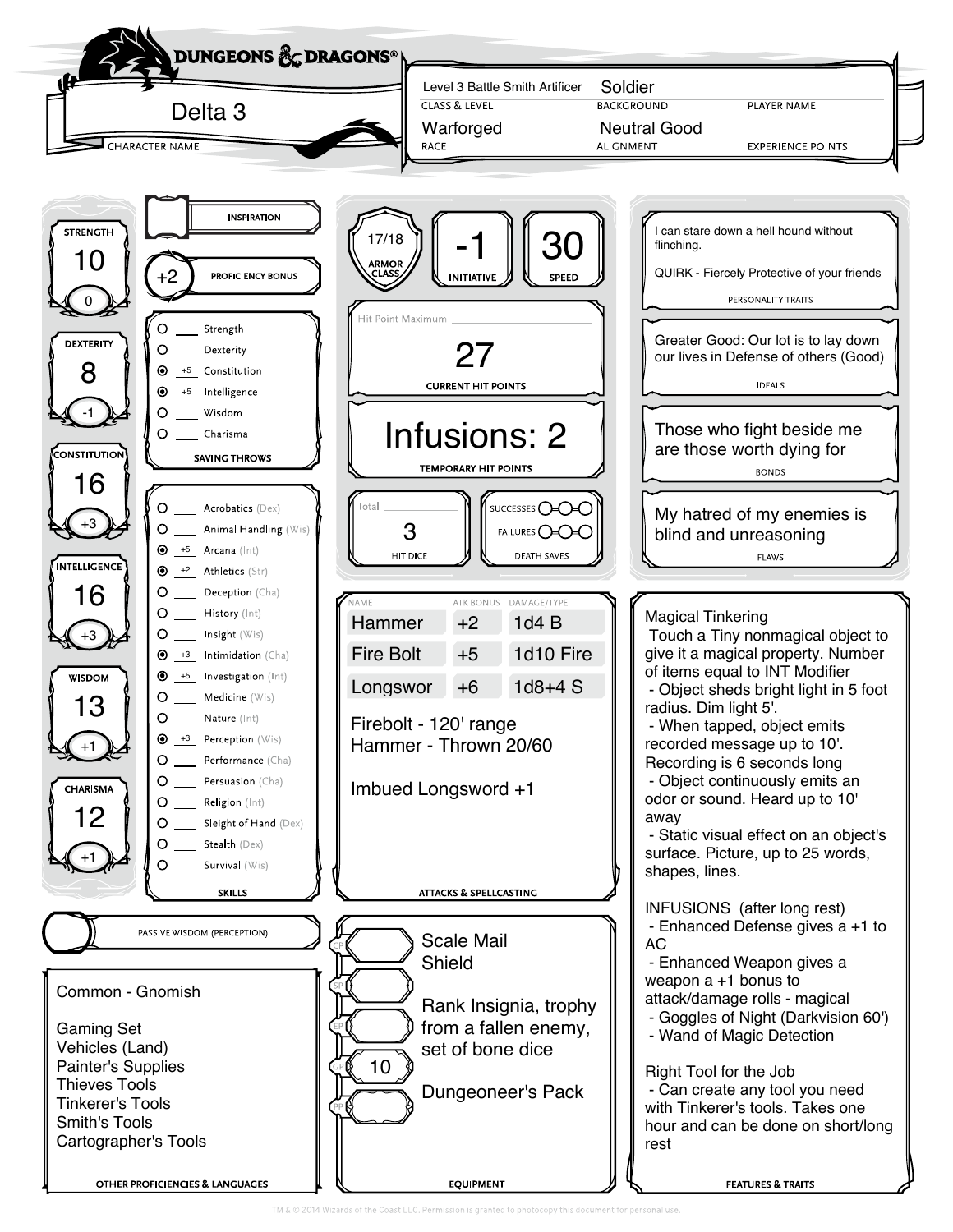| 6'4<br>294<br>AGE<br><b>HEIGHT</b><br>WEIGHT<br>Delta <sub>3</sub><br><b>Sky Blue</b><br>Metal<br>None<br><b>CHARACTER NAME</b><br>SKIN<br><b>HAIR</b><br><b>EYES</b><br>Soldier Background - Does not remember his<br>service or rank. Specialty?<br>NAME<br><b>Constructed Resilience</b><br>- ADV on Poison Saves<br>- Resistant to Poison<br>- Immune Disease / Sleep<br>- Does not Eat, Drink, Sleep or Breathe<br>Sentry's Rest<br>- Must spend 6 hours inactive, motionless<br>during a long rest. Still appear inert, but not<br>unconscious. See and Hear as normal<br>Integrated Protection - Built in Defense layers<br>- Gain $a + 1$ to AC<br>- Armor is incorporated into body. 1 Hour to<br><b>SYMBO</b><br>don or doff. Can rest while doing this<br>- Armor cannot be removed against your will<br><b>ALLIES &amp; ORGANIZATIONS</b><br><b>CHARACTER APPEARANCE</b><br>"Bolt" STEEL DEFENDER - Companion / Medium Construct<br>AC: 15. Speed: 40'. Immune Charm/Exhaust/Poison. Darkvision 60'<br>$HP = (20)$ Steel Defenders CON mod + Artificers INT mod + 5 times level in<br>this class.<br>Can't be surprised<br>Force Empowered Rend: +4 to Hit. 1d8+2 Force Damage<br>Repair 3/day: Restore 2d8+2 HP to itself or a construct/object<br>REACTION - Defense Attack: Imposes DISADV on attack roll of a creature<br>it can see within 5', provided the attack is against a creature other than the<br>Steel Defender.<br>- Will take Dodge action unless you use a BONUS ACTION to command it<br>to take an action.<br>- Mending Cantrip will heal the Defender 2d6 HP. Can revive it with Smith's<br>Tools and expend a spell slot of 1st level or higher<br>- Can create a new one after a long rest to replace this one.<br><b>ADDITIONAL FEATURES &amp; TRAITS</b> |  |  |
|----------------------------------------------------------------------------------------------------------------------------------------------------------------------------------------------------------------------------------------------------------------------------------------------------------------------------------------------------------------------------------------------------------------------------------------------------------------------------------------------------------------------------------------------------------------------------------------------------------------------------------------------------------------------------------------------------------------------------------------------------------------------------------------------------------------------------------------------------------------------------------------------------------------------------------------------------------------------------------------------------------------------------------------------------------------------------------------------------------------------------------------------------------------------------------------------------------------------------------------------------------------------------------------------------------------------------------------------------------------------------------------------------------------------------------------------------------------------------------------------------------------------------------------------------------------------------------------------------------------------------------------------------------------------------------------------------------------------------------------------------------------------------------------------|--|--|
|                                                                                                                                                                                                                                                                                                                                                                                                                                                                                                                                                                                                                                                                                                                                                                                                                                                                                                                                                                                                                                                                                                                                                                                                                                                                                                                                                                                                                                                                                                                                                                                                                                                                                                                                                                                              |  |  |
|                                                                                                                                                                                                                                                                                                                                                                                                                                                                                                                                                                                                                                                                                                                                                                                                                                                                                                                                                                                                                                                                                                                                                                                                                                                                                                                                                                                                                                                                                                                                                                                                                                                                                                                                                                                              |  |  |
|                                                                                                                                                                                                                                                                                                                                                                                                                                                                                                                                                                                                                                                                                                                                                                                                                                                                                                                                                                                                                                                                                                                                                                                                                                                                                                                                                                                                                                                                                                                                                                                                                                                                                                                                                                                              |  |  |
|                                                                                                                                                                                                                                                                                                                                                                                                                                                                                                                                                                                                                                                                                                                                                                                                                                                                                                                                                                                                                                                                                                                                                                                                                                                                                                                                                                                                                                                                                                                                                                                                                                                                                                                                                                                              |  |  |
|                                                                                                                                                                                                                                                                                                                                                                                                                                                                                                                                                                                                                                                                                                                                                                                                                                                                                                                                                                                                                                                                                                                                                                                                                                                                                                                                                                                                                                                                                                                                                                                                                                                                                                                                                                                              |  |  |
|                                                                                                                                                                                                                                                                                                                                                                                                                                                                                                                                                                                                                                                                                                                                                                                                                                                                                                                                                                                                                                                                                                                                                                                                                                                                                                                                                                                                                                                                                                                                                                                                                                                                                                                                                                                              |  |  |
|                                                                                                                                                                                                                                                                                                                                                                                                                                                                                                                                                                                                                                                                                                                                                                                                                                                                                                                                                                                                                                                                                                                                                                                                                                                                                                                                                                                                                                                                                                                                                                                                                                                                                                                                                                                              |  |  |
| <b>CHARACTER BACKSTORY</b><br><b>TREASURE</b>                                                                                                                                                                                                                                                                                                                                                                                                                                                                                                                                                                                                                                                                                                                                                                                                                                                                                                                                                                                                                                                                                                                                                                                                                                                                                                                                                                                                                                                                                                                                                                                                                                                                                                                                                |  |  |